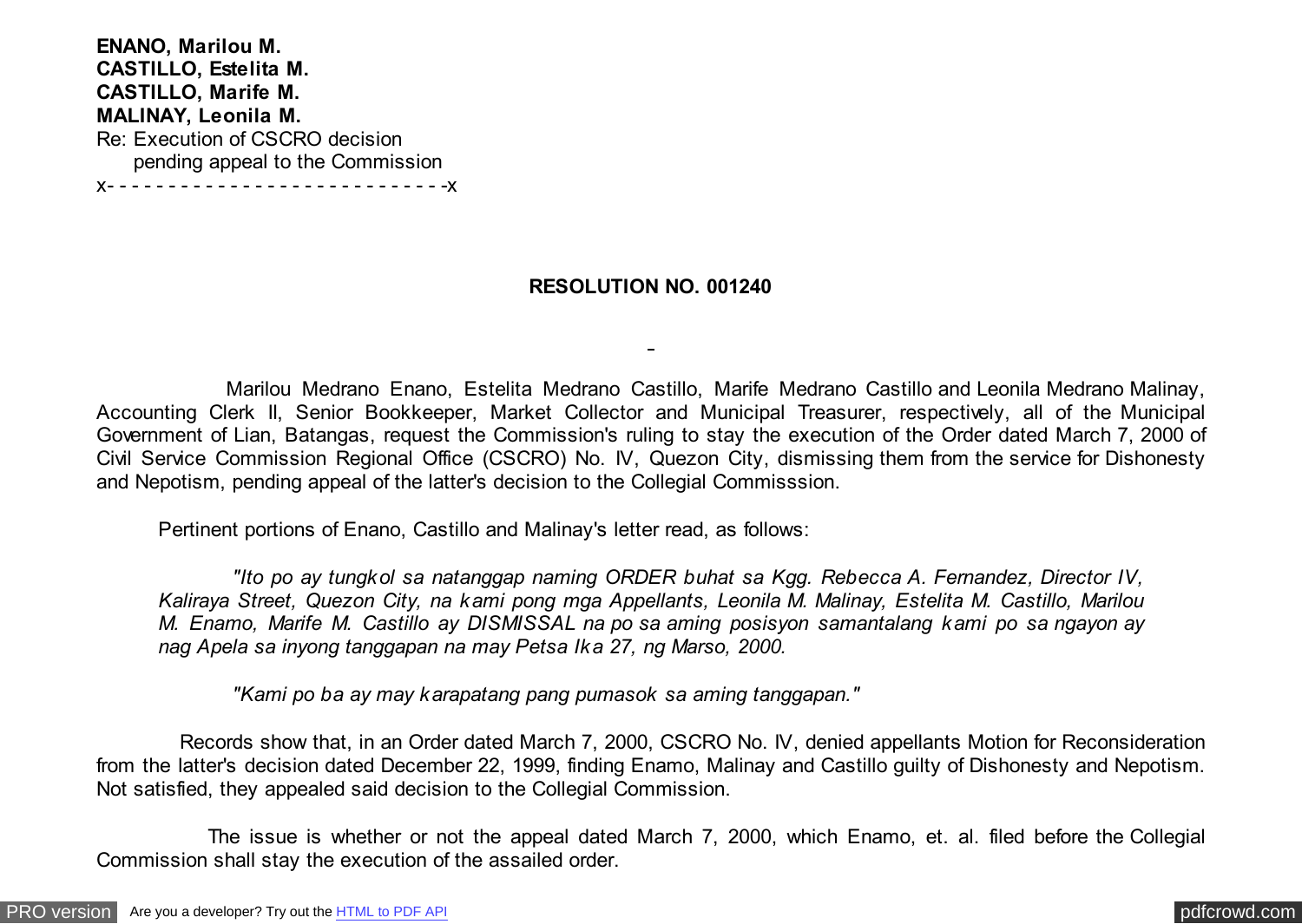Hence, Enamo, Malinay and Castillo made herein request for the Commission to rule on the issue on whether or not the appeal, dated March 7, 2000, they filed before the Collegial Commission to review the aforementioned decision of Director Fernandez shall stay the execution of the assailed Order.

 Relevant to the instant issue is **Section 80 of CSC Resolution No. 99-1936 dated August 31, 1999 (Uniform Rules on Administrative Cases in the Civil Service)** which pertains to the execution of the decisions of the Civil Service Commission's Regional Offices (CSCROs), which provides :

 *"Section 80. Execution of Decision. - The decisions of the Commission Proper or its Regional Offices shall be immediately executory after fifteen (15) days from receipt thereof, unless a motion for reconsideration is seasonably filed, in which case the execution of the decision shall be held in abeyance."* (Underscoring supplied)

 The aforementioned rule should not be construed to mean that the Collegial Commission delegates its decisionmaking power to the CSCROs to rule with finality on cases brought before it in the same manner as what the law delegates to the former.

 It must be underscored that the Commission's power to decide with finality cases brought before it is exclusively lodged by **E.O. 292 (The Administrative Code of 1987)** only to the Collegial Commission.

 **Section 10 and 12, Chapter 3, Title I, Subtitle A, Book V of Executive Order No. 292, otherwise known as the Administrative Code of 1987,** provides :

 *"SEC. 10. Composition. - The Commission shall be composed of a Chairman and two Commissioners x x x.*

## *"X X X*

 *"SEC. 12. Powers and Functions. - The Commisson shall have the following powers and functions :*

## *"X X X*

 *"(11) Hear and decide administrative cases instituted by or brought before it directly or on appeal, including contested appointments, and review decisions and actions of its offices and of the agencies attached to it. X x x. Its decisions, orders or rulings shall be final and executory. Such decisions, orders or rulings may be brought to the Supreme Court on certiorari by the aggrieved party x x x."*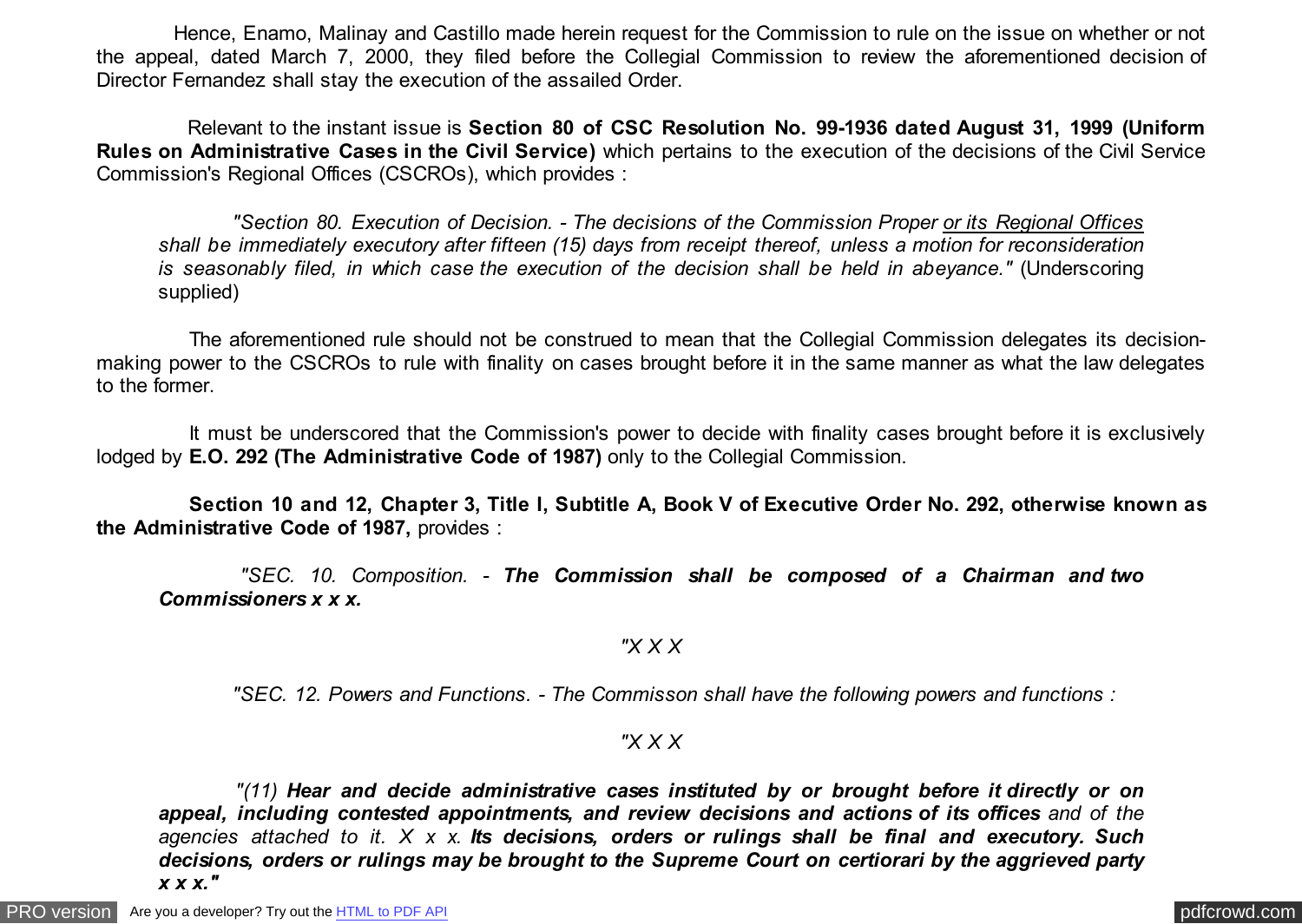It is explicit from the aforementioned provisions of E.O. 292 that the Commission, a Collegial body comprising of the Chairman and two Commissioners, has the sole authority to decide administrative cases brought before it directly or on appeal.

**Paragraph 11, Section 12** of the aforequoted law clearly provides that it is only the Collegial Commission's decisions, orders or rulings which are considered, by law, as final and executory and not that of the offices under it.

 Hence, without the Collegial Commission's concurrence it can not be said that the decisions of the CSCROs, pending appeal with the Collegial Commission, may be considered as final and executory. The law has exclusively delegated only to the Collegial Commission's wisdom and discretion *the power to decide with finality* cases brought before it.

 Hence, under the principle of non-delegation of powers, *"potestas delegata non delegari potes" (what has been delegated cannot be delegated),* the Collegial Commission's mandate constitutes not only a right but a duty to be performed through the instrumentality of its own judgment and not through the intervening mind of another.

 **WHEREFORE**, the Commission hereby rules and so holds that the execution of the assailed decision dated December 22, 1999 of CSCRO No. IV is stayed pending appeal to the Collegial Commission.

Quezon City, MAY 24 2000

(SGD.) **CORAZON ALMA G. DE LEON**  Chairman

(SGD.) **JOSE F. ERESTAIN, JR.** Commissioner